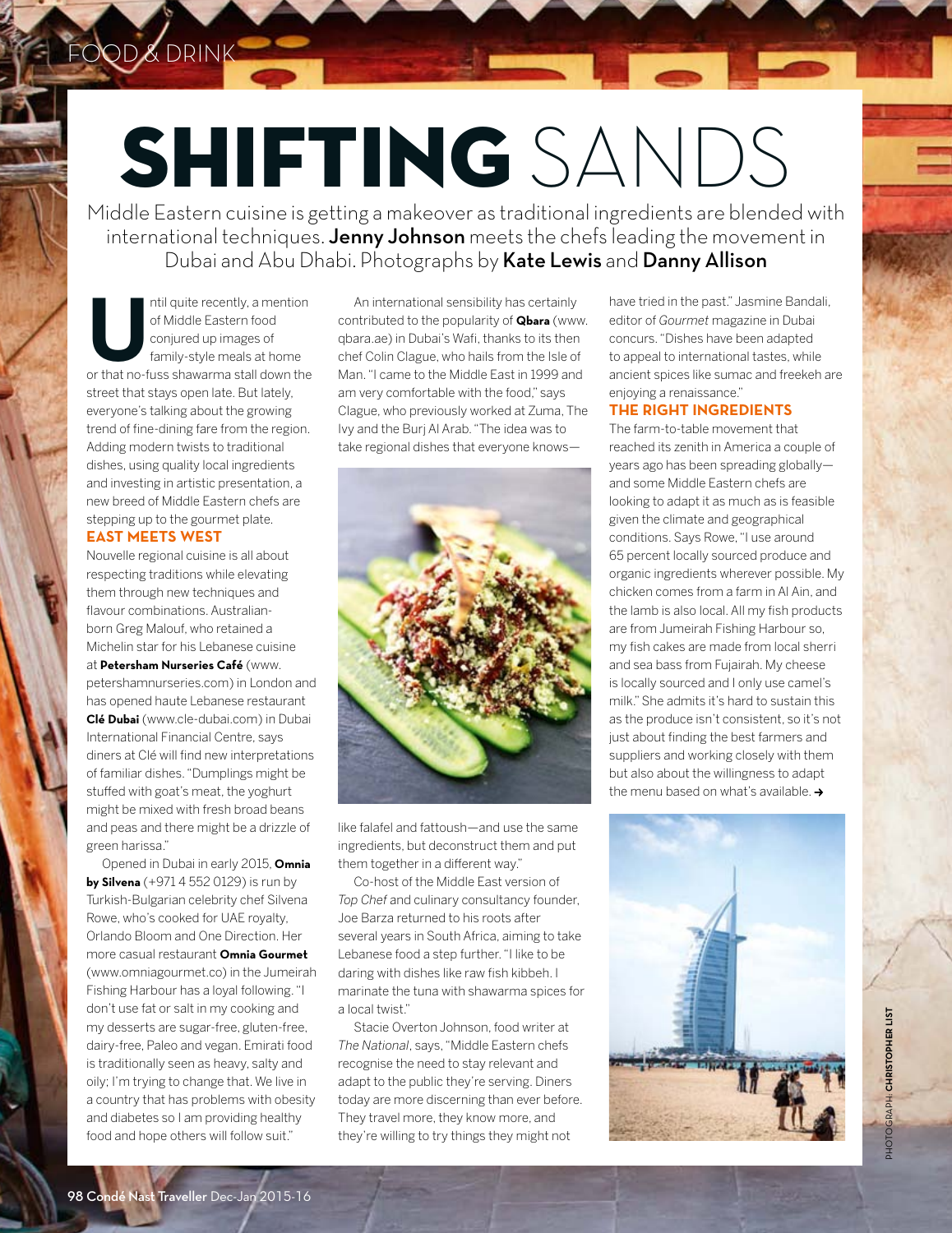Food & drinkمنة التجارية . 8899

> "Nouvelle regional cuisine is [all about respecting traditions](http://www.cntraveller.in/)  while elevating them through new techniques"

> > **Joe Barza, co-host of the Middle East**' *Top Chef* **and leader in the reinvention of Lebanese food.** Previous page from top: **Barza's version of freekeh on a bed of cucumber; Jumeirah Beach in Dubai**

**CELEN HOME** 

17180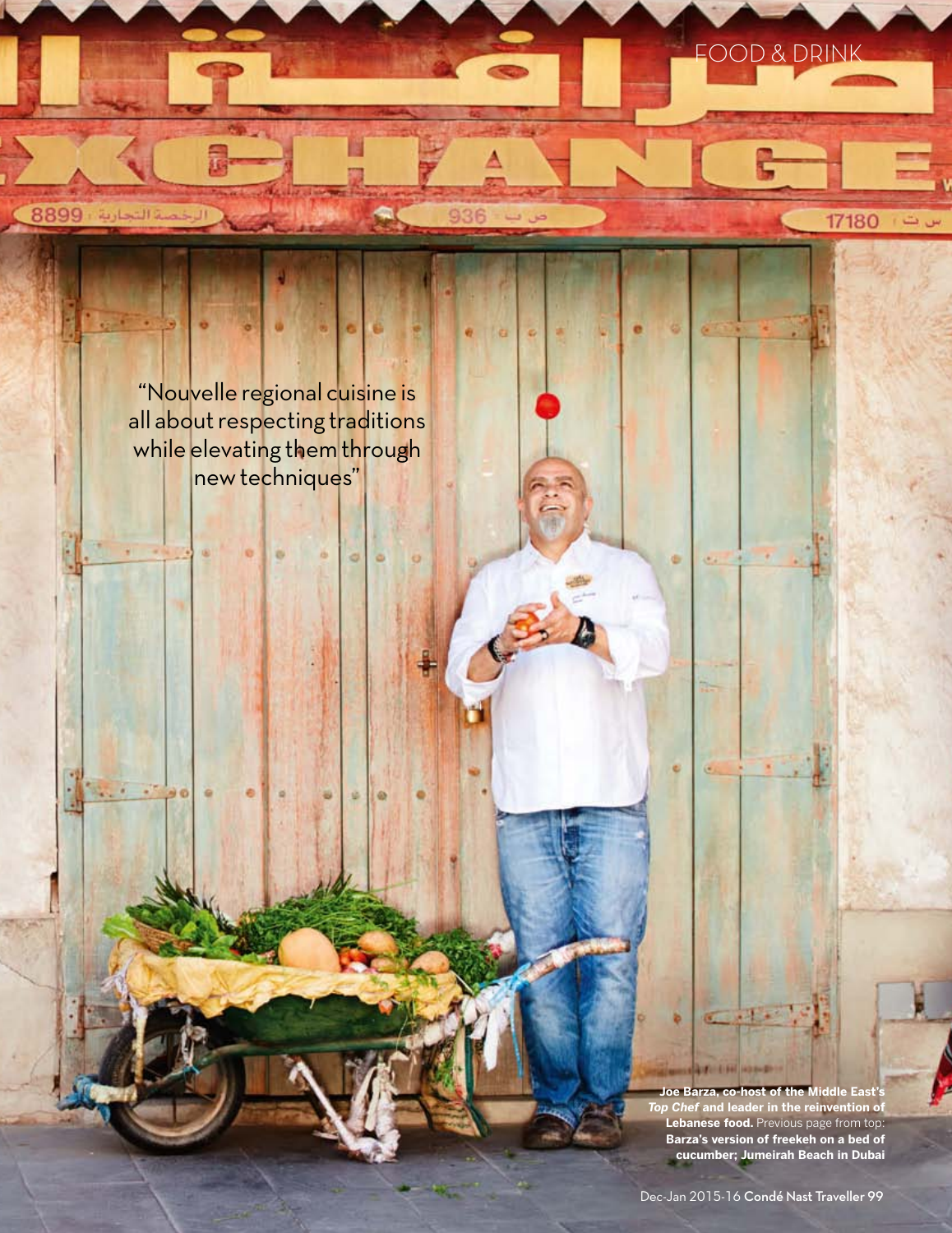

Over in Lebanon, Barza heads up the catering team at the **Bioland farm** (www. bioland-lb.com) in Batroun, which produces its own organic local ingredients, and has a restaurant and farm shop on site. The farm also hosts school trips to educate children

#### about organic produce. **THE WHOLE TAMALE**

The age of Twitter and Instagram threw up a new challenge to chefs everywhere: with diners obsessively photographing and publicising what they are eating, visual appeal came to the fore. Says Overton Johnson, "Not only does your food need to taste great, it needs to look great, too. Middle Eastern chefs are recognising the importance of that."

"Even a humble falafel or some labneh or kibbeh can be elevated to a better standing with gorgeous crockery and beautiful produce," says Malouf. "I look into the traditions of the dishes and try to add a couple more layers and make them look more architectural."

#### **GLOBAL APPEAL**

A clear sign of Middle Eastern food's changing stripes is that it is weaving its way on to more sophisticated tables in international markets.

Melbourne, where Malouf grew up, was one of the early adopters of Middle Eastern cuisine due to the strong presence of Lebanese and Syrian communities. "Globally in some of the bigger cities, there's a touch of something Middle Eastern on the menu, whether it's harissa or preserved lemons or cous cous," says Malouf.

The mindset of tourists coming into the region is also changing, according to Arva Ahmed, who conducts authentic culinary tours at **Frying Pan Adventures** (www. fryingpanadventures.com) in Dubai, with diners becoming more accepting of new

eaten a mandi sitting on the floor of a tent?" she asks. "How many have watched an Iraqi masgouf being cooked over flames? Or a man bake pebble bread in the traditional Iranian way? Diners are becoming aware and are seeking out rarer dishes."

#### **NEW WAVE**

Chef Ali Salem Edbowa is the executive chef at fine-dining Emirati restaurant **Mezlai** (www.kempinski.com) at Emirates Palace in Abu Dhabi, but it took him a decade to pursue cooking full-time as it was seen as

# ["How many people have watched an Iraqi masgouf](http://www.cntraveller.in/)  being cooked over flames? Or a man bake pebble bread in the traditional Iranian way?"

dishes that deepen their appreciation of local cuisine. "The people who join our food trails are always excited to experiment with the flavours of preserved Jordanian yoghurt or buy an ingredient like pomegranate molasses so they can incorporate it into dishes back home," she says. Devina Divecha, senior editor, Hospitality Group at ITP Publishing Group, finds visitors are seeking out experiences and flavours, beyond the well-known shawarma and hummus. "These dishes have been fairly well marketed, but how many people have

menial labour among local society. When he first bought a restaurant, he had to hide the fact that he also worked in the kitchen from his friends and family, and would change back into his regular clothes before leaving each evening. "I would go home in the dishdasha and put on perfume so no one knew I was working in the kitchen." Now  $\rightarrow$ 

Clockwise from left: **Greg Malouf, who is experimenting with Lebanese fare at Clé Dubai; Mughrbia scallops at Mezlai; Ali Salem Edbowa of Mezlai; the Grand Mosque in Abu Dhabi**